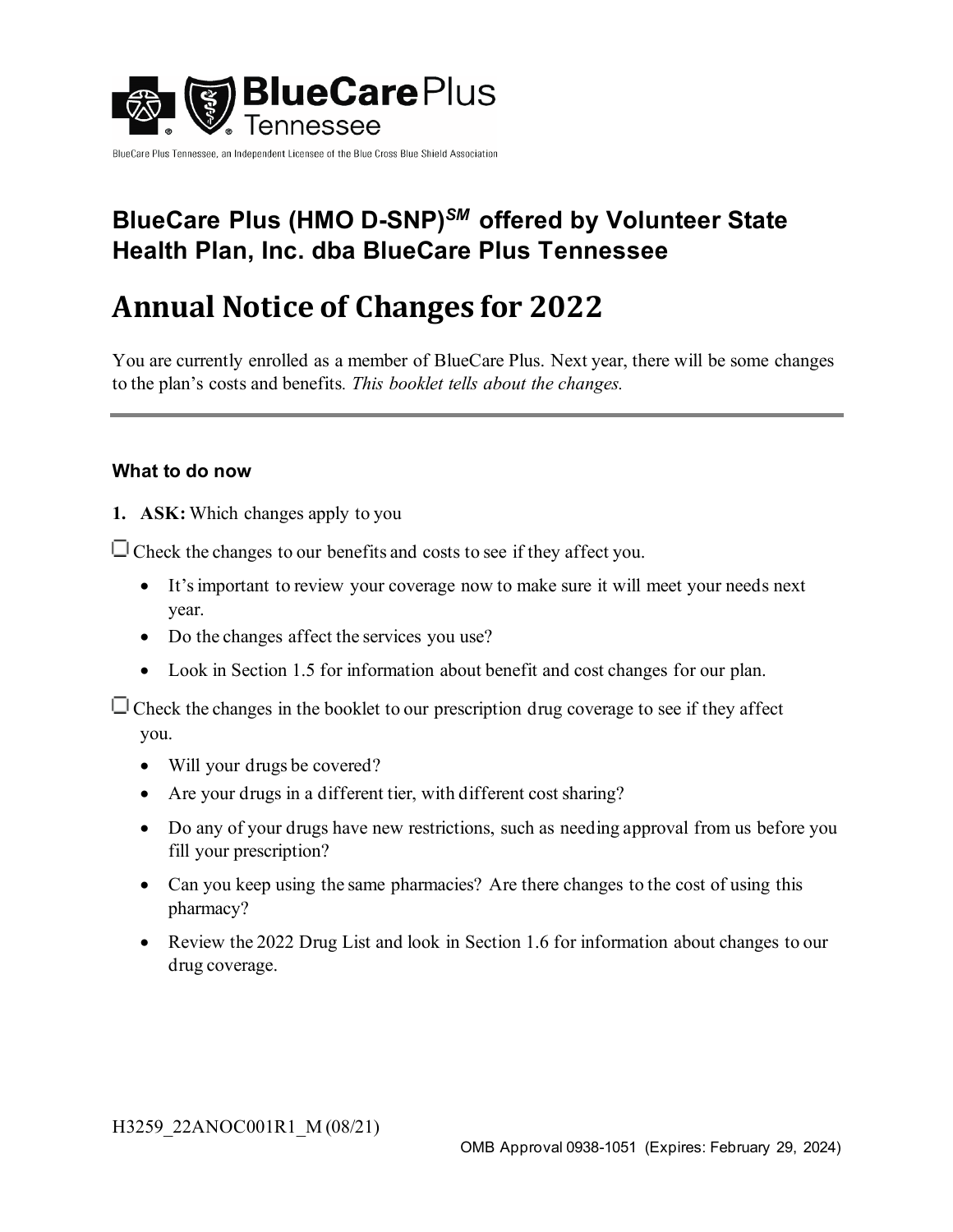• Your drug costs may have risen since last year. Talk to your doctor about lower cost alternatives that may be available for you; this may save you in annual out-of-pocket costs throughout the year. To get additional information on drug prices visit [go.medicare.gov/drugprices](https://go.medicare.gov/drugprices), and click the "dashboards" link in the middle of the second note toward the bottom of the page. These dashboards highlight which manufacturers have been increasing their prices and also show other year-to-year drug price information. Keep in mind that your plan benefits will determine exactly how much your own drug costs may change.

 $\Box$  Check to see if your doctors and other providers will be in our network next year.

- Are your doctors, including specialists you see regularly, in our network?
- What about the hospitals or other providers you use?
- Look in Section 1.3 for information about our *Provider Directory*.

 $\Box$  Think about your overall health care costs.

- How much will you spend out-of-pocket for the services and prescription drugs you use regularly?
- How much will you spend on your premium and deductibles?
- How do your total plan costs compare to other Medicare coverage options?

 $\Box$  Think about whether you are happy with our plan.

**2. COMPARE:** Learn about other plan choices

 $\Box$  Check coverage and costs of plans in your area.

- Use the personalized search feature on the Medicare Plan Finder at [www.medicare.gov/plan-compare](https://www.medicare.gov/plan-compare/) website.
- Review the list in the back of your *Medicare & You 2022* handbook.
- Look in Section 2.2 to learn more about your choices.

 $\Box$  Once you narrow your choice to a preferred plan, confirm your costs and coverage on the plan's website.

**3. CHOOSE:** Decide whether you want to change your plan

- If you don't join another plan by December 7,2021, you will be enrolled in BlueCare Plus.
- If you want to **change to a different plan** that may better meet your needs, you can switch plans between October 15 and December 7. Look in Section 2.2, page 11 to learn more about your choices.
- **4. ENROLL:** To change plans, join a plan between **October 15** and **December 7, 2021**
	- If you don't join another plan by **December 7, 2021**, you will be enrolled in BlueCare Plus (HMO D-SNP).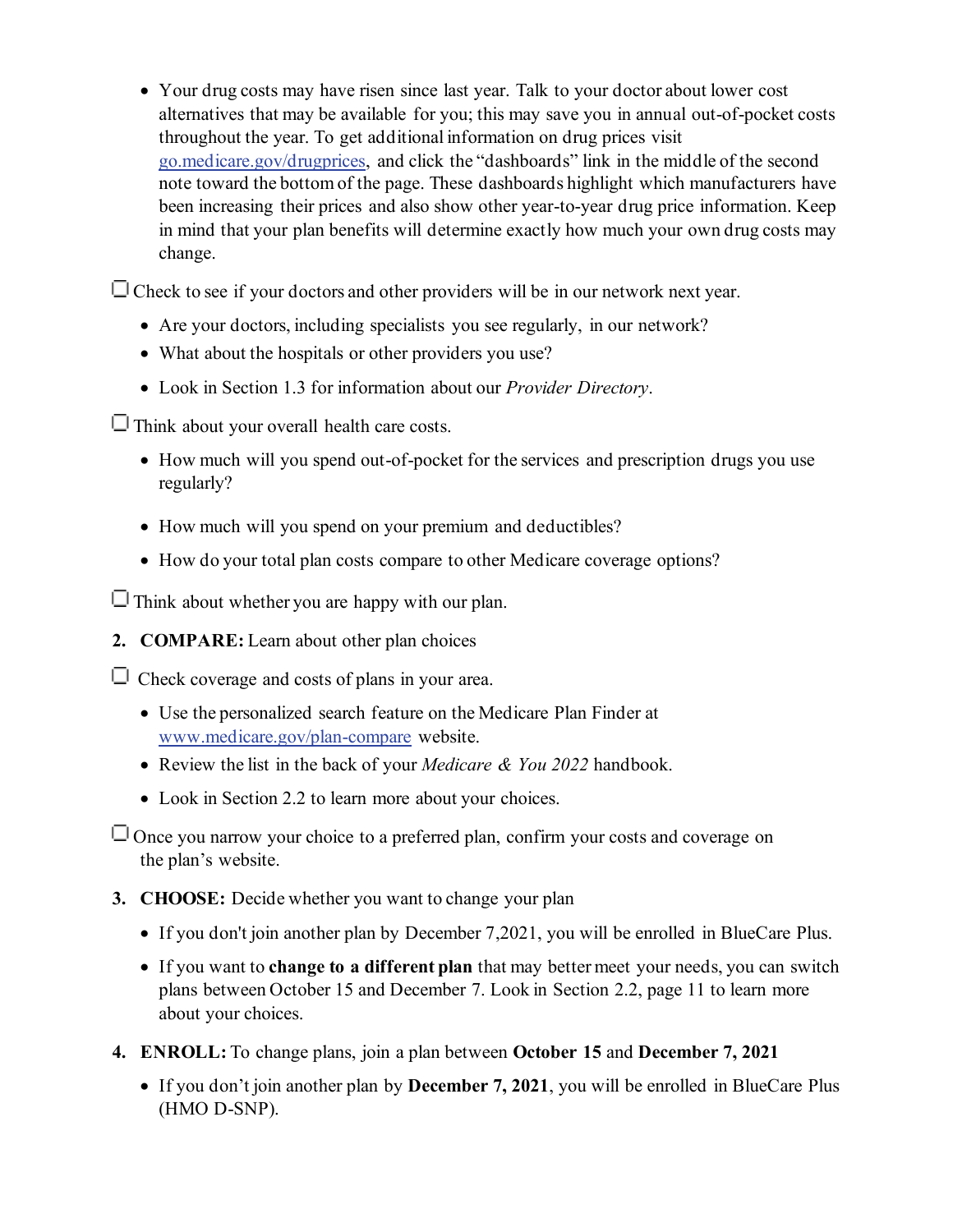• If you join another plan between **October 15** and **December 7, 2021**, your new coverage will start on **January 1, 2022**. You will be automatically disenrolled from your current plan.

### **Additional Resources**

- Please contact our Member Service number at 1-800-332-5762 for additional information. (TTY users should call 711.) Hours are from **Oct. 1 to March 31**, you may call us seven days a week from 8 a.m. to 9 p.m. ET. From **April 1 to Sept. 30**, you may call us Monday through Friday from 8 a.m. to 9 p.m. ET. Our automated phone system may answer your call outside these hours and during holidays.
- This material is also available in alternate formats.
- **Coverage under this Plan qualifies as Qualifying Health Coverage (QHC)** and satisfies the Patient Protection and Affordable Care Act's (ACA) individual shared responsibility requirement. Please visit the Internal Revenue Service (IRS) website at [www.irs.gov/Affordable-Care-Act/Individuals-and-Families](https://www.irs.gov/Affordable-Care-Act/Individuals-and-Families) for more information.

## **About** *BlueCare Plus*

- BlueCare Plus is an HMO D-SNP plan with a Medicare contract and a contract with the Tennessee Medicaid program. Enrollment in BlueCare Plus depends on contract renewal. The plan also has a written agreement with the Tennessee Medicaid program to coordinate your Medicaid benefits.
- When this booklet says "we," "us," or "our," it means BlueCare Plus Tennessee. When it says "plan" or "our plan," it means BlueCare Plus.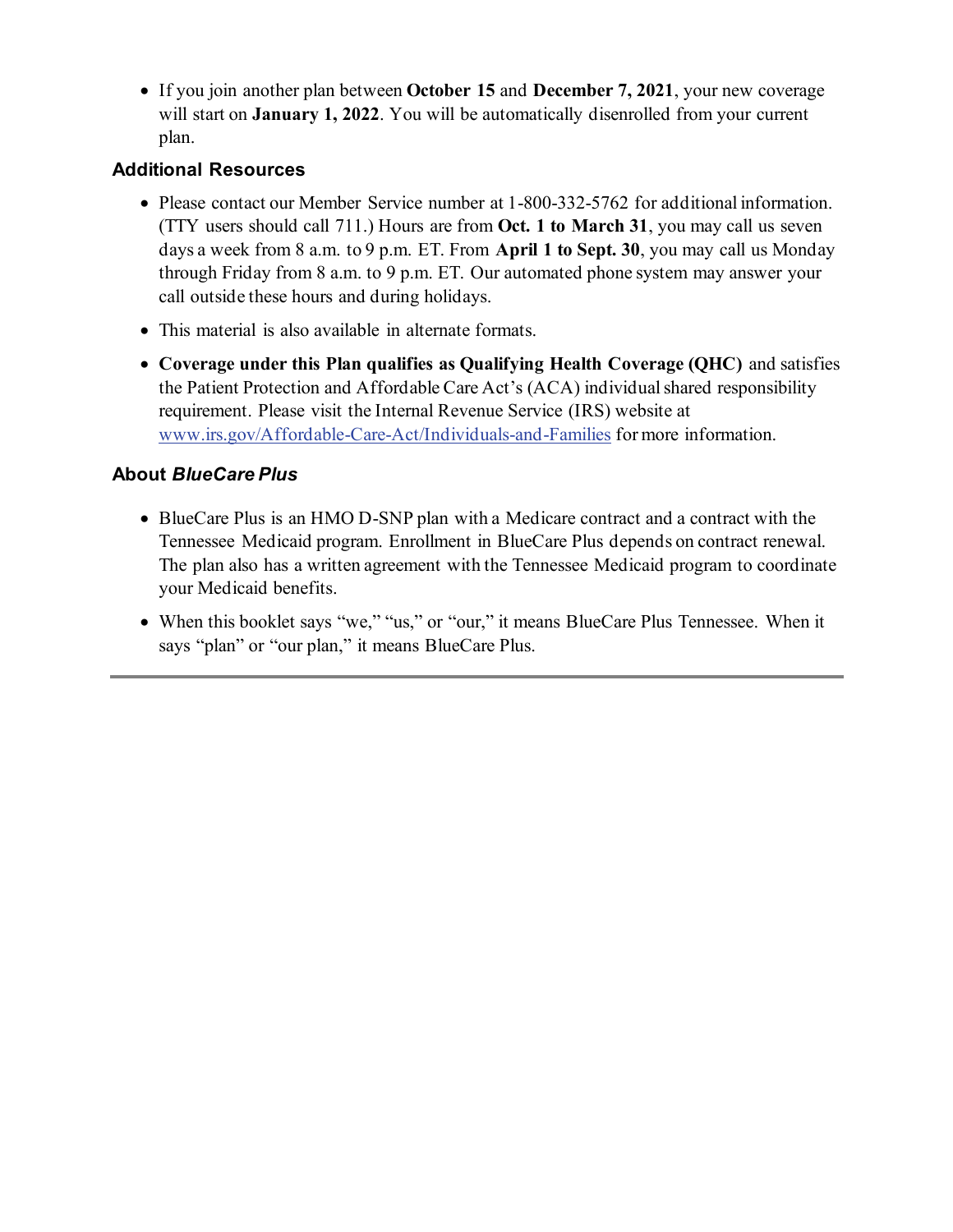# **Summary of Important Costs for 2022**

The table below compares the 2021 costs and 2022 costs for BlueCare Plus in several important areas. **Please note this is only a summary of changes**. A copy of the *Evidence of Coverage* is located on our website at [bluecareplus.bcbst.com.](https://bluecareplus.bcbst.com/) You may also call Member Service to ask us to mail you an *Evidence of Coverage*. If you are eligible for Medicare cost sharing assistance under TennCare (Medicaid), you pay \$0 for your deductible, doctor office visits, and inpatient hospital stays.

| Cost                                                                                                                                                                                                                                                                                                                                                              | 2021 (this year)                                                                         | 2022 (next year)                                                                         |
|-------------------------------------------------------------------------------------------------------------------------------------------------------------------------------------------------------------------------------------------------------------------------------------------------------------------------------------------------------------------|------------------------------------------------------------------------------------------|------------------------------------------------------------------------------------------|
| Monthly plan premium*<br>* Your premium may be higher<br>or lower than this amount. See<br>Section 1.1 for details.                                                                                                                                                                                                                                               | \$0                                                                                      | \$0                                                                                      |
| <b>Doctor office visits</b>                                                                                                                                                                                                                                                                                                                                       | Primary care visits:<br>\$0 copay per visit<br>Specialist visits:<br>\$0 copay per visit | Primary care visits:<br>\$0 copay per visit<br>Specialist visits:<br>\$0 copay per visit |
| <b>Inpatient hospital stays</b><br>Includes inpatient acute,<br>inpatient rehabilitation, long-<br>term care hospitals and other<br>types of inpatient hospital<br>services. Inpatient hospital care<br>starts the day you are formally<br>admitted to the hospital with a<br>doctor's order. The day before<br>you are discharged is your last<br>inpatient day. | \$0 copay per stay                                                                       | \$0 copay per stay                                                                       |
| Part D prescription drug<br>coverage (Tier 1)<br>(See Section 1.6 for details.)                                                                                                                                                                                                                                                                                   | Deductible: \$0<br>Copayment/Coinsurance<br>during the Initial Coverage<br>Stage:        | Deductible: \$0<br>Copayment/Coinsurance<br>during the Initial Coverage<br>Stage:        |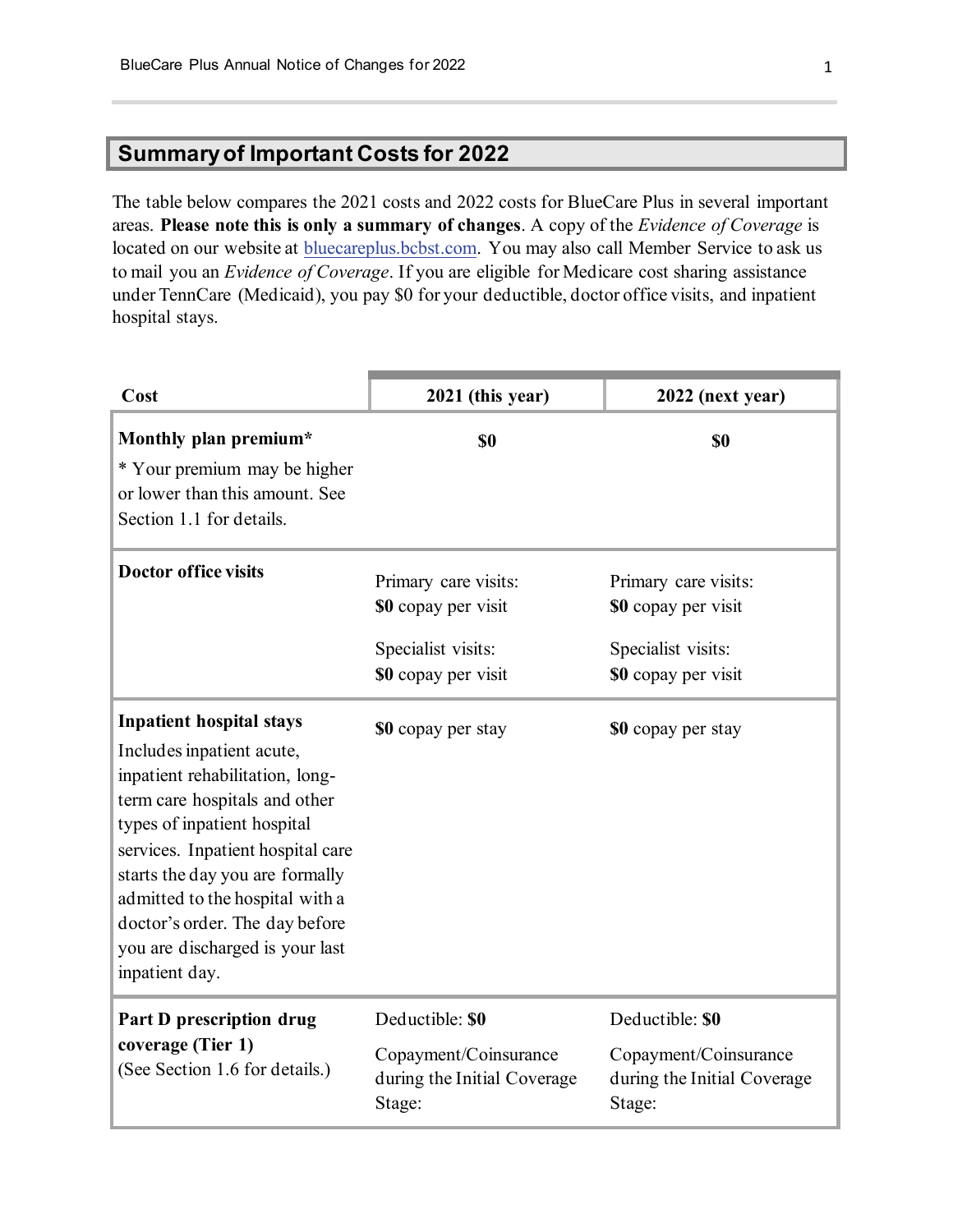| 2021 (this year)<br>Cost<br>2022 (next year)<br>• Generic: $$0$ to $$3.70$ copay<br>• Brand: $$0$ to $$9.85$ copay<br>• Brand: $$0$ to $$9.20$ copay<br><b>Maximum out-of-pocket</b><br>\$6,700<br>\$7,550<br>amount<br>You are not responsible for<br>You are not responsible for<br>This is the most you will pay<br>paying any out-of-pocket<br>paying any out-of-pocket<br>out-of-pocket for your covered<br>costs toward the maximum<br>costs toward the maximum<br>Part A and Part B services.<br>(See section 1.2 for details.)<br>out-of-pocket amount for<br>out-of-pocket amount for<br>covered Part A and Part B<br>covered Part A and Part B |           |                                  |  |
|----------------------------------------------------------------------------------------------------------------------------------------------------------------------------------------------------------------------------------------------------------------------------------------------------------------------------------------------------------------------------------------------------------------------------------------------------------------------------------------------------------------------------------------------------------------------------------------------------------------------------------------------------------|-----------|----------------------------------|--|
|                                                                                                                                                                                                                                                                                                                                                                                                                                                                                                                                                                                                                                                          |           |                                  |  |
|                                                                                                                                                                                                                                                                                                                                                                                                                                                                                                                                                                                                                                                          |           | • Generic: $$0$ to $$3.95$ copay |  |
|                                                                                                                                                                                                                                                                                                                                                                                                                                                                                                                                                                                                                                                          |           |                                  |  |
|                                                                                                                                                                                                                                                                                                                                                                                                                                                                                                                                                                                                                                                          | services. | services.                        |  |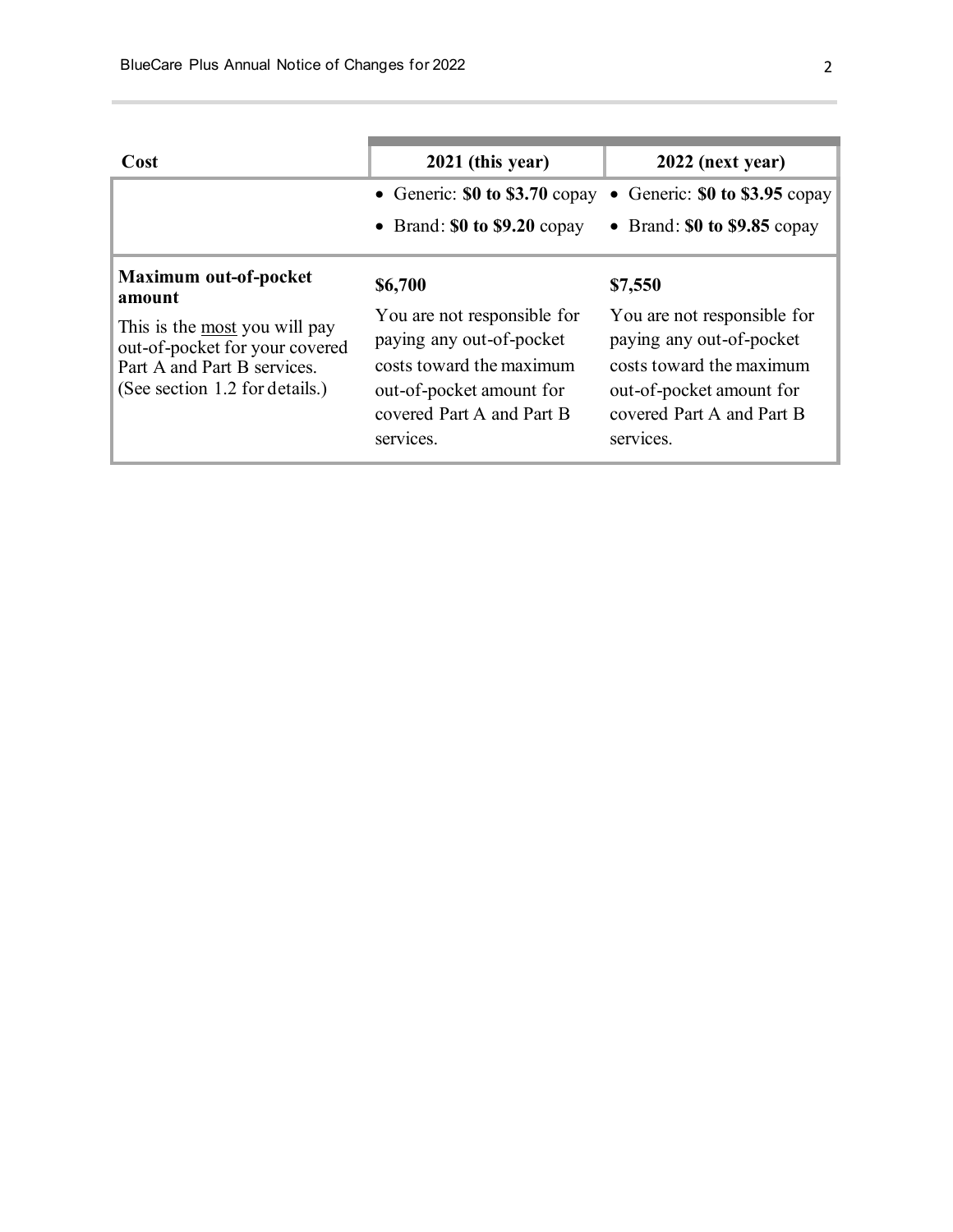# *Annual Notice of Changes***for 2022 Table of Contents**

| <b>SECTION 1</b> |                                                        |  |
|------------------|--------------------------------------------------------|--|
|                  |                                                        |  |
|                  |                                                        |  |
|                  |                                                        |  |
|                  |                                                        |  |
|                  |                                                        |  |
|                  |                                                        |  |
| <b>SECTION 2</b> |                                                        |  |
|                  |                                                        |  |
|                  |                                                        |  |
| <b>SECTION 3</b> |                                                        |  |
| <b>SECTION 4</b> | Programs That Offer Free Counseling about Medicare and |  |
| <b>SECTION 5</b> | Programs That Help Pay for Prescription Drugs 12       |  |
| <b>SECTION 6</b> |                                                        |  |
|                  |                                                        |  |
|                  |                                                        |  |
|                  |                                                        |  |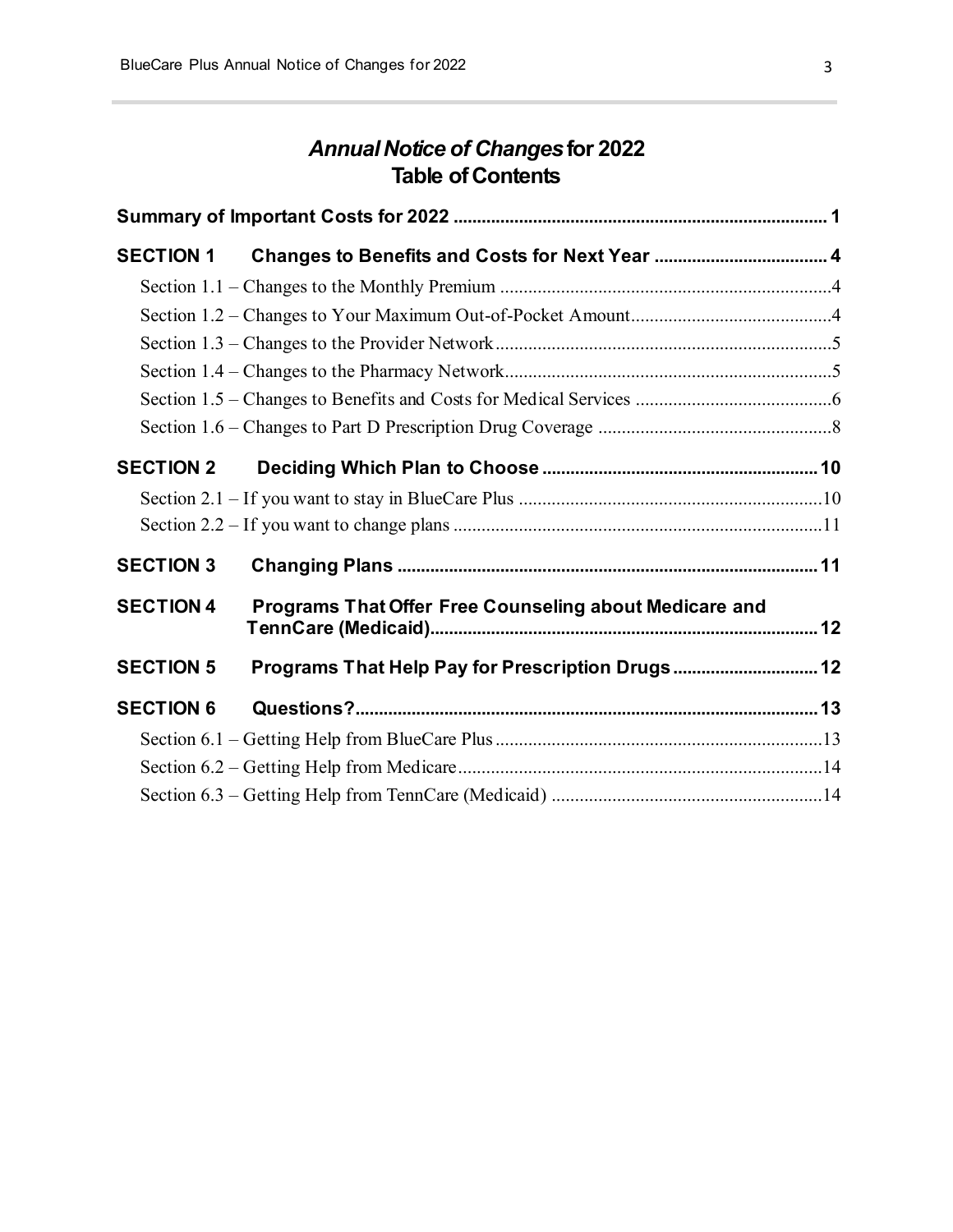# **SECTION 1 Changes to Benefits and Costs for Next Year**

# **Section 1.1 – Changes to the Monthly Premium**

| Cost                                                                                                                                           | 2021 (this year)                                                         | 2022 (next year)                                                         |
|------------------------------------------------------------------------------------------------------------------------------------------------|--------------------------------------------------------------------------|--------------------------------------------------------------------------|
| <b>Monthly premium</b><br>(You must also continue to pay your<br>Medicare Part B premium unless it is<br>paid for you by TennCare (Medicaid).) | \$0 (Note: Because you<br>receive Extra Help, your<br>premium is $$0.$ ) | \$0 (Note: Because you<br>receive Extra Help, your<br>premium is $$0.$ ) |

# **Section 1.2 – Changes to Your Maximum Out-of-Pocket Amount**

To protect you, Medicare requires all health plans to limit how much you pay "out-of-pocket" during the year. This limit is called the "maximum out-of-pocket amount." Once you reach this amount, you generally pay nothing for covered Part A and Part B services for the rest of the year.

| Cost                                                                                                                                                                                                                                                                                                                                                                                                                                                                                                                                           | 2021 (this year) | 2022 (next year)                                                                                                                                                                                                     |
|------------------------------------------------------------------------------------------------------------------------------------------------------------------------------------------------------------------------------------------------------------------------------------------------------------------------------------------------------------------------------------------------------------------------------------------------------------------------------------------------------------------------------------------------|------------------|----------------------------------------------------------------------------------------------------------------------------------------------------------------------------------------------------------------------|
| Maximum out-of-pocket amount<br>Because our members also get<br>assistance from TennCare<br>(Medicaid), very few members ever<br>reach this out-of-pocket maximum.<br>You are not responsible for paying any<br>out-of-pocket costs toward the<br>maximum out-of-pocket amount for<br>covered Part A and Part B services.<br>Your costs for covered medical services<br>(such as copays) count toward your<br>maximum out-of-pocket amount. Your<br>costs for prescription drugs do not<br>count toward your maximum out-of-<br>pocket amount. | \$6,700          | \$7,550<br>Once you have paid<br>\$7,550 out-of-pocket for<br>covered Part A and Part<br>B services, you will pay<br>nothing for your<br>covered Part A and Part<br>B services for the rest of<br>the calendar year. |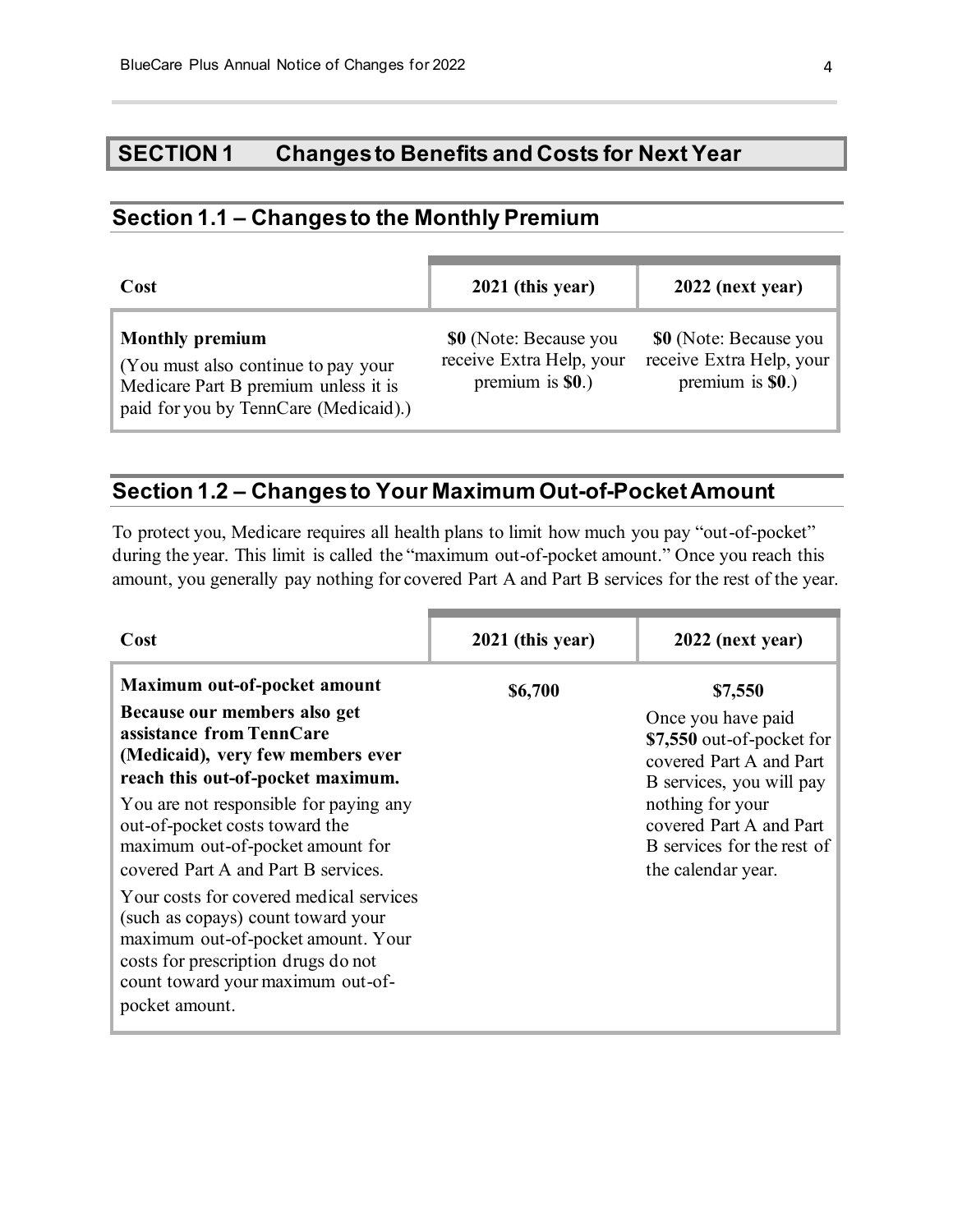## **Section 1.3 – Changes to the Provider Network**

There are changes to our network of providers for next year. An updated *Provider Directory* is located on our website at [bluecareplus.bcbst.com.](https://bluecareplus.bcbst.com/) You may also call Member Service for updated provider information or to ask us to mail you a *Provider Directory*. **Please review the 2022** *Provider Directory* **to see if your providers (primary care provider, specialists, hospitals, etc.) are in our network.**

It is important that you know that we may make changes to the hospitals, doctors, and specialists (providers) that are part of your plan during the year. There are a number of reasons why your provider might leave your plan, but if your doctor or specialist does leave your plan, you have certain rights and protections summarized below:

- Even though our network of providers may change during the year, we must furnish you with uninterrupted access to qualified doctors and specialists.
- We will make a good faith effort to provide you with at least 30 days' notice that your provider is leaving our plan so that you have time to select a new provider.
- We will assist you in selecting a new qualified provider to continue managing your health care needs.
- If you are undergoing medical treatment you have the right to request, and we will work with you to ensure, that the medically necessary treatment you are receiving is not interrupted.
- If you believe we have not furnished you with a qualified provider to replace your previous provider or that your care is not being appropriately managed, you have the right to file an appeal of our decision.
- If you find out your doctor or specialist is leaving your plan, please contact us so we can assist you in finding a new provider to manage your care.

### **Section 1.4 – Changes to the Pharmacy Network**

Amounts you pay for your prescription drugs may depend on which pharmacy you use. Medicare drug plans have a network of pharmacies. In most cases, your prescriptions are covered *only* if they are filled at one of our network pharmacies.

There are changes to our network of pharmacies for next year. An updated Pharmacy Directory is located on our website at **bluecareplus.bcbst.com**. You may also call Member Service for updated provider information or to ask us to mail you a Pharmacy Directory. **Please review the 2022 Pharmacy Directory to see which pharmacies are in our network.**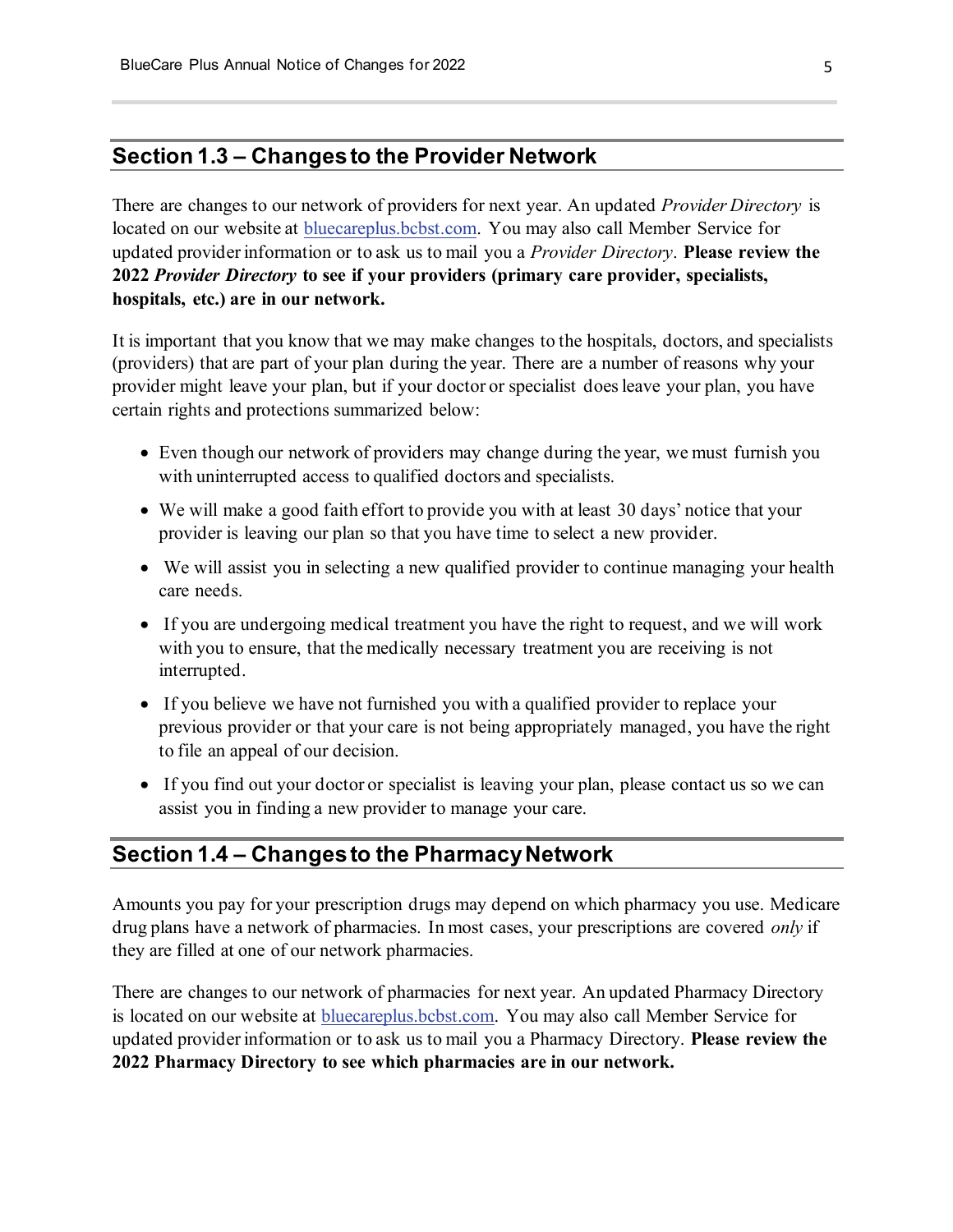# **Section 1.5 – Changes to Benefits and Costs for Medical Services**

Please note that the *Annual Notice of Changes* tells you about changes to your Medicare benefits and costs.

We are changing our coverage for certain medical services next year. The information below describes these changes. For details about the coverage and costs for these services, see Chapter 4, *Benefits Chart (what is covered and what you pay)*, in your *2022 Evidence of Coverage.* A copy of the *Evidence of Coverage* is located on our website at [bluecareplus.bcbst.com.](https://bluecareplus.bcbst.com/) You may also call Member Service to ask us to mail you the *Evidence of Coverage.*

#### **Opioid treatment program services**

Members of our plan with opioid use disorder (OUD) can receive coverage of services to treat OUD through an Opioid Treatment Program (OTP) which includes the following services:

- U.S. Food and Drug Administration (FDA)-approved opioid agonist and antagonist medication-assisted treatment (MAT) medications.
- Dispensing and administration of MAT medications (if applicable)
- Substance use counseling
- Individual and group therapy
- Toxicology testing
- Intake activities
- Periodic assessments

| Cost                                                                                             | 2021 (this year)                                                                                                | $2022$ (next year)                                                                                                                                                                   |
|--------------------------------------------------------------------------------------------------|-----------------------------------------------------------------------------------------------------------------|--------------------------------------------------------------------------------------------------------------------------------------------------------------------------------------|
| <b>Meals</b>                                                                                     | <b>In-Network:</b>                                                                                              | <b>In-Network:</b>                                                                                                                                                                   |
|                                                                                                  | This benefit provides 14<br>meals following discharge<br>from an acute inpatient<br>hospital or skilled nursing | This benefit provides 28<br>meals following discharge<br>from an acute inpatient<br>hospital or skilled nursing<br>facility stay to a home setting. facility stay to a home setting. |
| Over-the-counter (OTC)/<br><b>Healthy Food:</b>                                                  | In-Network:                                                                                                     | <b>In-Network:</b>                                                                                                                                                                   |
| We provide a debit card that<br>gives you a fixed dollar amount<br>each month to buy certain OTC | There is \$315 allowance<br>every quarter (no rollover).                                                        | There is <b>\$100</b> allowance<br>every month (no rollover).                                                                                                                        |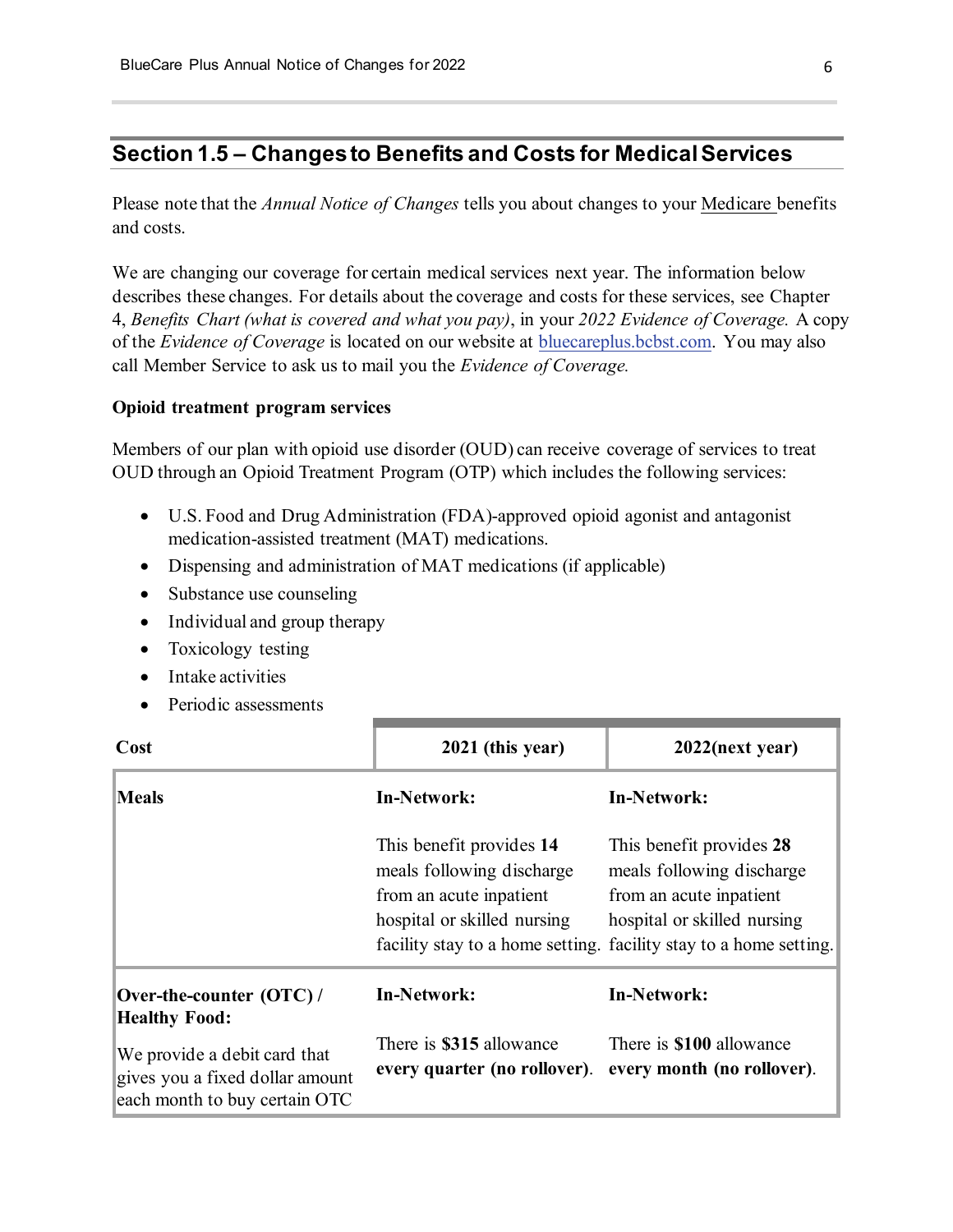| Cost                                                                                                                                                                                                         | 2021 (this year)                                                                                                                                                                                                               | $2022$ (next year)                                                                                                                                                                                          |
|--------------------------------------------------------------------------------------------------------------------------------------------------------------------------------------------------------------|--------------------------------------------------------------------------------------------------------------------------------------------------------------------------------------------------------------------------------|-------------------------------------------------------------------------------------------------------------------------------------------------------------------------------------------------------------|
| products and healthy food at<br>participating retail locations. You                                                                                                                                          | Healthy Food is not covered.                                                                                                                                                                                                   | Healthy Food is covered for<br>members who meet eligibility                                                                                                                                                 |
| can also get these items by mail,<br>phone, or web.                                                                                                                                                          | You pay nothing for this<br>benefit.                                                                                                                                                                                           | requirements.                                                                                                                                                                                               |
| Over-the-counter (OTC):<br>This benefit helps you get<br>products you need to stay well -<br>things like bandages, pain<br>relievers, cold remedies,<br>toothpaste and much more.                            | There is no coinsurance,<br>copayment or deductible.                                                                                                                                                                           | You pay nothing for this<br>benefit.<br>There is no coinsurance,<br>copayment or deductible.                                                                                                                |
| <b>Healthy Food:</b>                                                                                                                                                                                         |                                                                                                                                                                                                                                |                                                                                                                                                                                                             |
| This benefit also covers healthy<br>food like fruits and vegetables,<br>for members who meet eligibility<br>requirements. (Check your<br>Evidence of Coverage chapter 4<br>Benefits Chart for more details.) |                                                                                                                                                                                                                                |                                                                                                                                                                                                             |
| <b>Transportation Services</b>                                                                                                                                                                               | <b>In-Network:</b>                                                                                                                                                                                                             | <b>In-Network:</b>                                                                                                                                                                                          |
| Our plan covers certain routine<br>transportation for medical, dental, copayment or deductible<br>vision, hearing appointments and for plan-approved<br>non-emergent ambulance<br>transportation.            | There is no coinsurance,<br>transportation services.<br>Covers up to 100 one-way<br>trips to plan-approved<br>locations every year. Travel is year. Travel is limited to 100<br>limited to 100 miles from<br>pick-up location. | There is no coinsurance,<br>copayment or deductible for<br>plan-approved transportation<br>services. Covers up to 150<br>one-way trips to plan-<br>approved locations every<br>miles from pick-up location. |
| <b>Vision Care</b>                                                                                                                                                                                           | There is \$325 annual<br>allowance for glasses and/or<br>contact lenses and fittings.                                                                                                                                          | There is \$400 annual<br>allowance for glasses and/or<br>contact lenses and fittings.                                                                                                                       |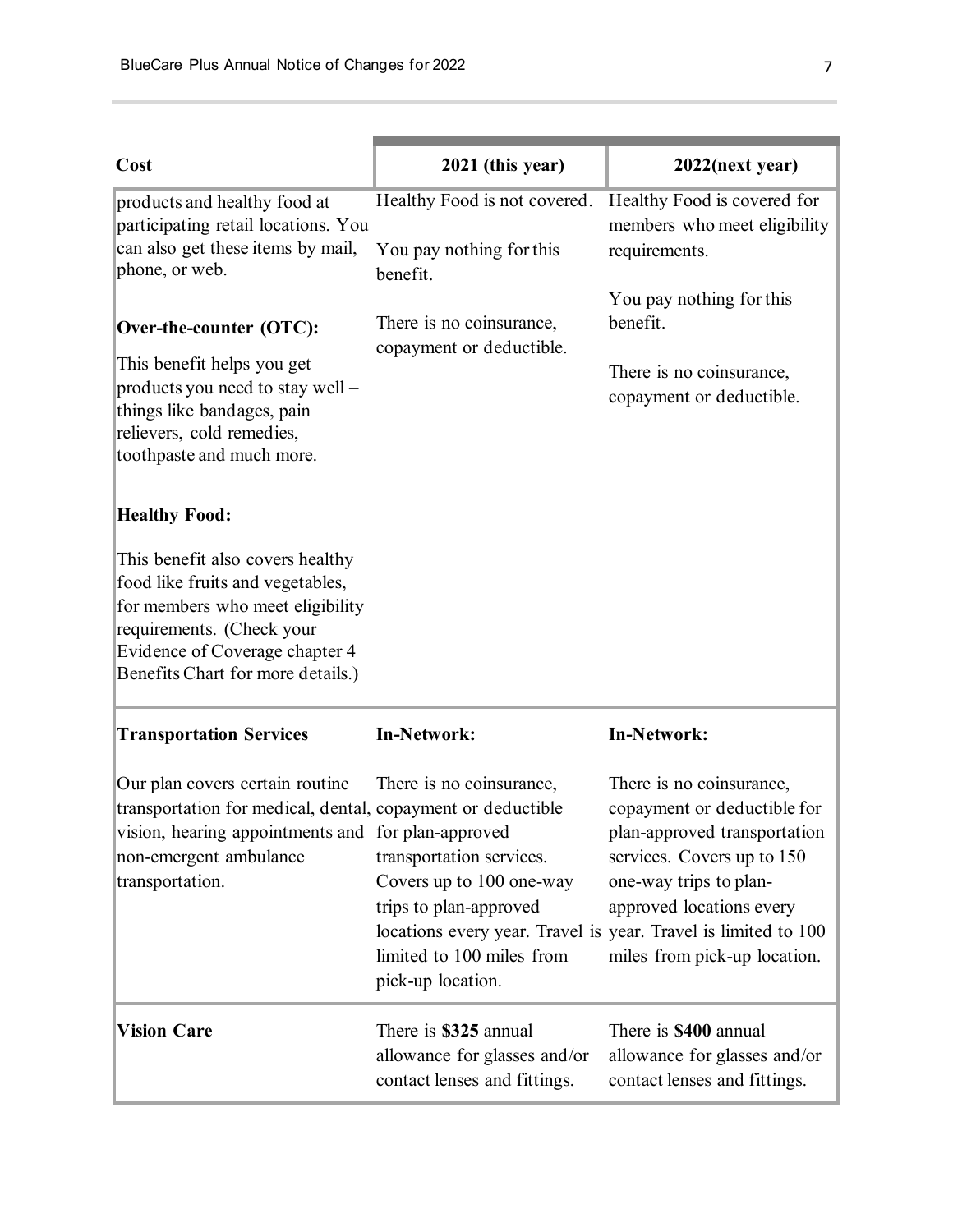### **Section 1.6 – Changes to Part D Prescription Drug Coverage**

#### **Changes to Our Drug List**

Our list of covered drugs is called a Formulary or "Drug List." A copy of our Drug List is provided electronically.

We made changes to our Drug List, including changes to the drugs we cover and changes to the restrictions that apply to our coverage for certain drugs. **Review the Drug List to make sure your drugs will be covered next year and to see if there will be any restrictions.**

If you are affected by a change in drug coverage, you can:

- **Work with your doctor (or other prescriber) and ask the plan to make an exception** to cover the drug.
	- o To learn what you must do to ask for an exception, see Chapter 9 of your *E*v*idence of Coverage* (*What to do if you have a problem or complaint (coverage decisions, appeals, complaints))* or call Member Service.
- **Work with your doctor (or prescriber) to find a different drug** that we cover. You can call Member Service to ask for a list of covered drugs that treat the same medical condition.

In some situations, we are required to cover a temporary supply of a non-formulary drug in the first 90 days of the plan year or the first 90 days of membership to avoid a gap in therapy. (To learn more about when you can get a temporary supply and how to ask for one, see Chapter 5, Section 5.2 of the *Evidence of Coverage.*) During the time when you are getting a temporary supply of a drug, you should talk with your doctor to decide what to do when your temporary supply runs out. You can either switch to a different drug covered by the plan or ask the plan to make an exception for you and cover your current drug.

Your current formulary exceptions will still be covered in 2022 if you are still active as a member and the prior authorization is still active.

Most of the changes in the Drug List are new for the beginning of each year. However, during the year, we might make other changes that are allowed by Medicare rules.

When we make these changes to the Drug List during the year, you can still work with your doctor (or other prescriber) and ask us to make an exception to cover the drug. We will also continue to update our online Drug List as scheduled and provide other required information to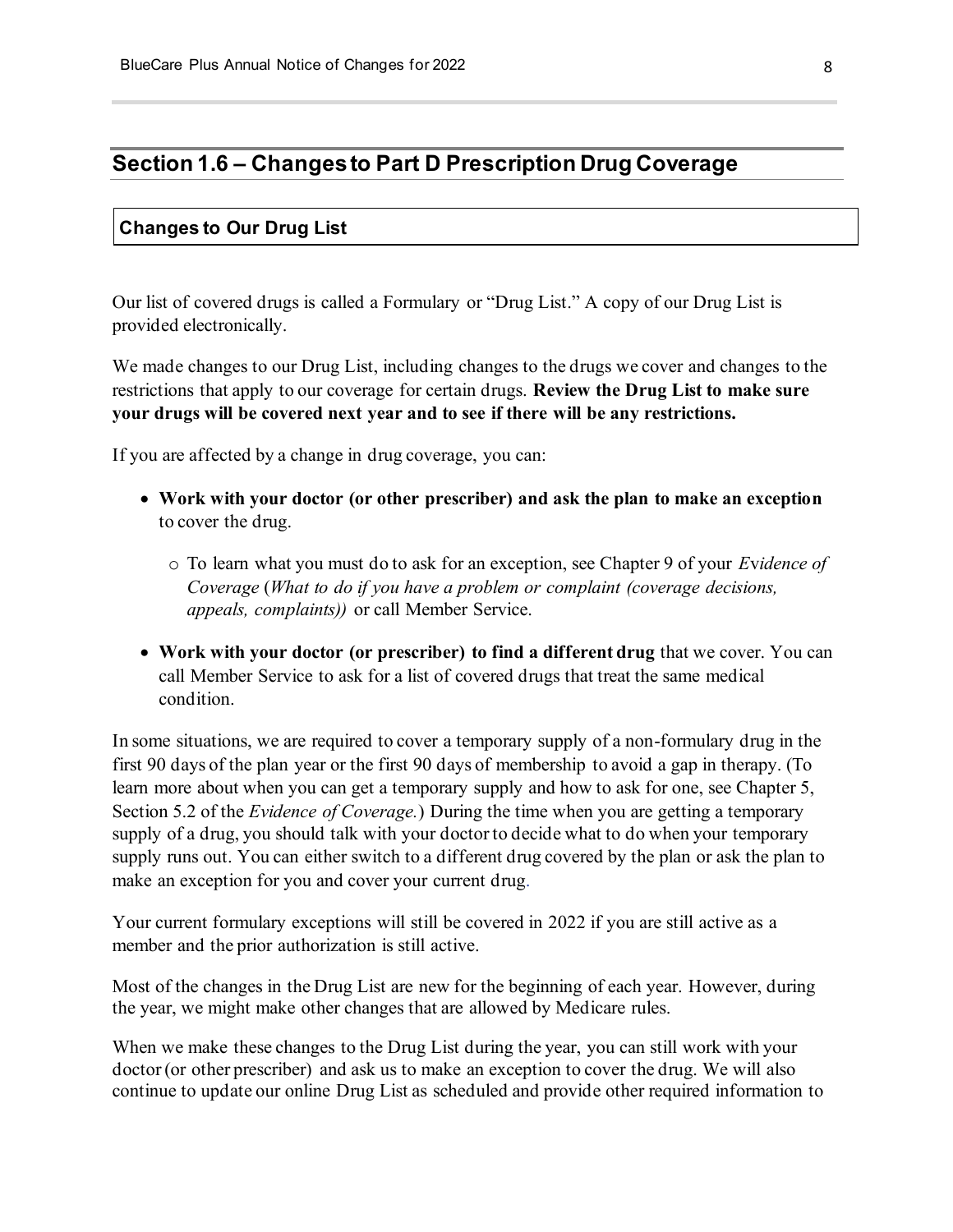reflect drug changes. (To learn more about the changes we may make to the Drug List, see Chapter 5, Section 6 of the Evidence of Coverage.)

#### **Changes to Prescription Drug Costs**

*Note:* If you are in a program that helps pay for your drugs ("Extra Help"), **the information about costs for Part D prescription drugs may not apply to you.** We sent you a separate insert, called the "Evidence of Coverage Rider for People Who Get Extra Help Paying for Prescription Drugs" (also called the "Low Income Subsidy Rider" or the "LIS Rider"), which tells you about your drug costs. Because you receive "Extra Help" if you haven't received this insert by Sept. 30, 2021, please call Member Service and ask for the "LIS Rider."

There are four "drug payment stages." How much you pay for a Part D drug depends on which drug payment stage you are in. (You can look in Chapter 6, Section 2 of your *Evidence of Coverage* for more information about the stages.)

The information below shows the changes for next year to the first two stages – the Yearly Deductible Stage and the Initial Coverage Stage. (Most members do not reach the other two stages – the Coverage Gap Stage or the Catastrophic Coverage Stage. To get information about your costs in these stages, look in your *Summary of Benefits* or at Chapter 6, Sections 6 and 7, in the *Evidence of Coverage*.)

#### **Changes to the Deductible Stage**

| <b>Stage</b>                                      | 2021 (this year)                                                                                        | 2022 (next year)                                   |
|---------------------------------------------------|---------------------------------------------------------------------------------------------------------|----------------------------------------------------|
| <b>Stage 1: Yearly Deductible</b><br><b>Stage</b> | Because we have no<br>deductible, this payment stage deductible, this payment<br>does not apply to you. | Because we have no<br>stage does not apply to you. |

### **Changes to Your Cost Sharing in the Initial Coverage Stage**

To learn how copayments and coinsurance work, look at Chapter 6, Section 1.2, *Types of out-ofpocket costs you may pay for covered drugs* in your *Evidence of Coverage*.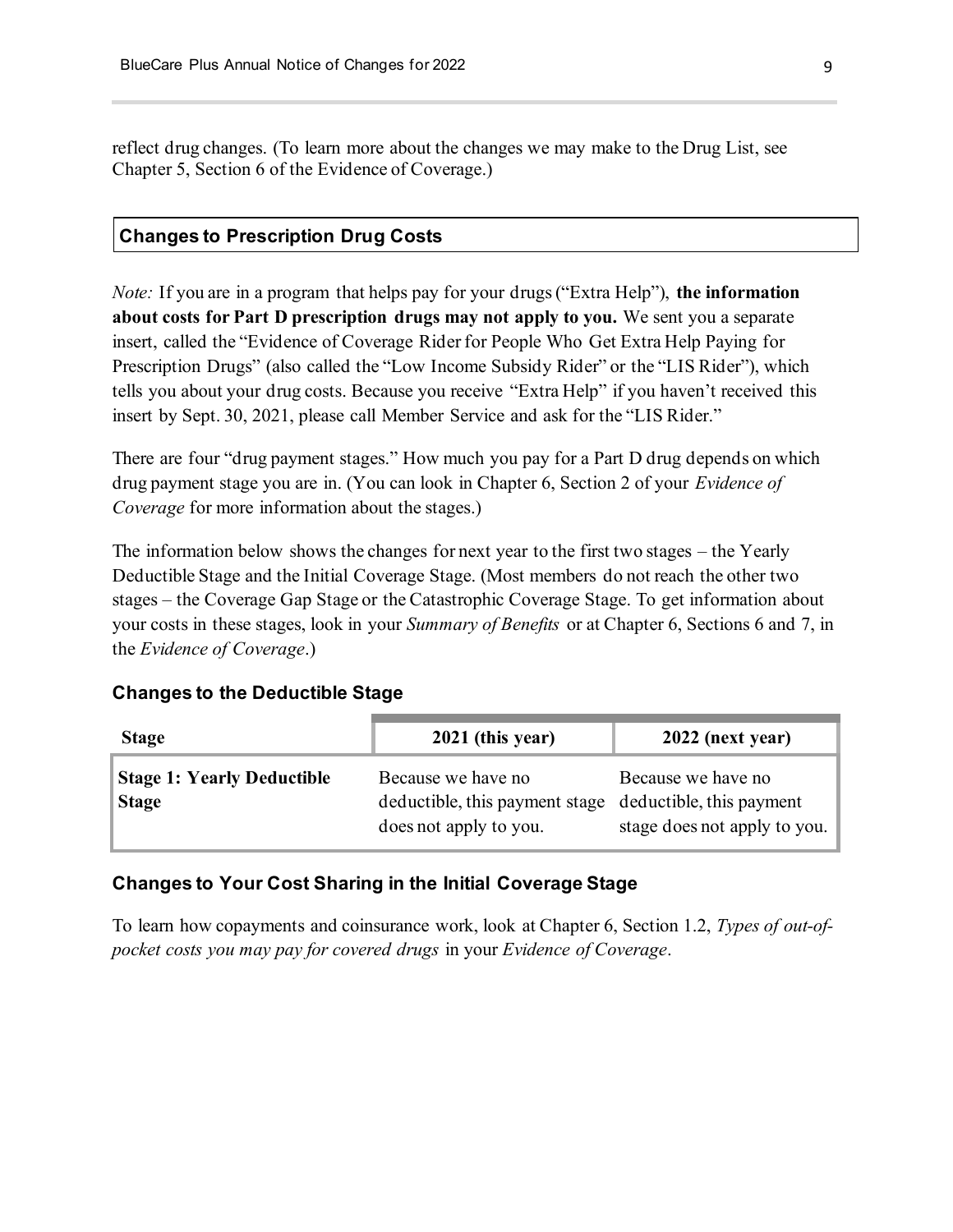| <b>Stage</b>                                                                                                                                                                                                                                                                                                                        | 2021 (this year)                                                                                                                          | 2022 (next year)                                                                                                                             |
|-------------------------------------------------------------------------------------------------------------------------------------------------------------------------------------------------------------------------------------------------------------------------------------------------------------------------------------|-------------------------------------------------------------------------------------------------------------------------------------------|----------------------------------------------------------------------------------------------------------------------------------------------|
| <b>Stage 2: Initial Coverage Stage</b><br>During this stage, the plan pays<br>its share of the cost of your drugs<br>and you pay your share of the                                                                                                                                                                                  | Your cost for a one-month<br>supply filled at a network<br>pharmacy with standard cost<br>sharing:                                        | Your cost for a one-month<br>supply filled at a network<br>pharmacy with standard<br>cost sharing:                                           |
| cost.                                                                                                                                                                                                                                                                                                                               | <b>Generic Drugs:</b>                                                                                                                     | <b>Generic Drugs:</b>                                                                                                                        |
| The costs in this row are for a<br>one-month (30-day) supply when<br>you fill your prescription at a<br>network pharmacy that provides<br>standard cost sharing. For<br>information about the costs for a<br>long-term supply or for mail-<br>order prescriptions, look in<br>Chapter 6, Section 5 of your<br>Evidence of Coverage. | You pay $$0$ to $$3.70$ per<br>prescription                                                                                               | You pay $$0$ to $$3.95$ per<br>prescription                                                                                                  |
|                                                                                                                                                                                                                                                                                                                                     | <b>Brand Drugs:</b>                                                                                                                       | <b>Brand Drugs:</b>                                                                                                                          |
|                                                                                                                                                                                                                                                                                                                                     | You pay \$0 to \$9.20 per<br>prescription                                                                                                 | You pay \$0 to \$9.85 per<br>prescription                                                                                                    |
|                                                                                                                                                                                                                                                                                                                                     | Once you have paid \$6,550<br>out-of-pocket for Part D<br>drugs, you will move to the<br>next stage (the Catastrophic<br>Coverage Stage). | Once you have paid<br>\$7,050 out-of-pocket for<br>Part D drugs, you will move<br>to the next stage (the<br>Catastrophic Coverage<br>Stage). |

### **Changes to the Coverage Gap and Catastrophic Coverage Stages**

The Coverage Gap Stage and the Catastrophic Coverage Stage are two other drug coverage stages for people with high drug costs. **Most members do not reach either stage**.

For information about your costs in these stages, look at your *Summary of Benefits* or at Chapter 6, Sections 6 and 7, in your *Evidence of Coverage*.

# **SECTION 2 Deciding Which Plan to Choose**

### **Section 2.1 – If you want to stay in BlueCare Plus**

**To stay in our plan you don't need to do anything.** If you do not sign up for a different plan or change to Original Medicare by December 7, you will automatically be enrolled in our BlueCare Plus.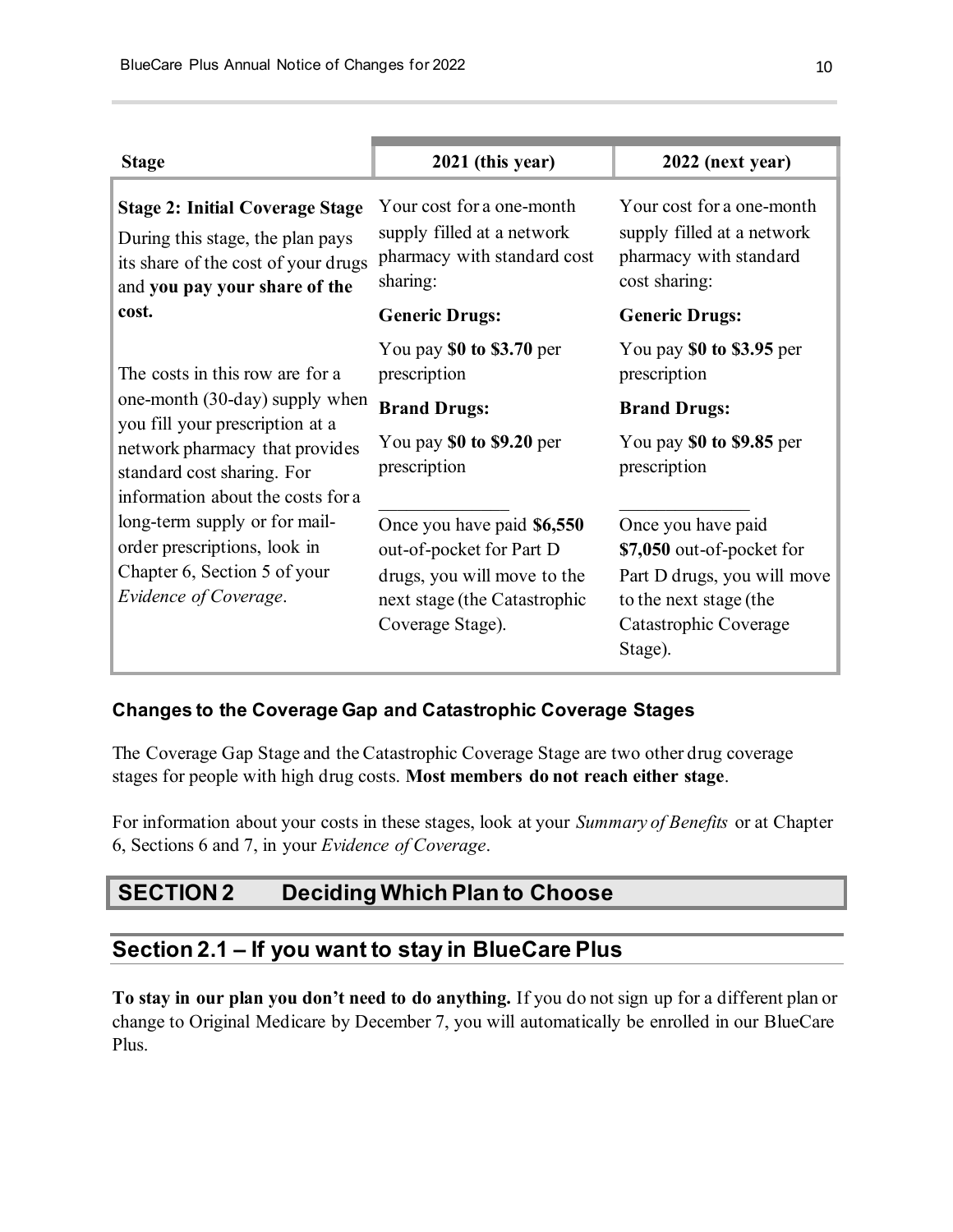# **Section 2.2 – If you want to change plans**

We hope to keep you as a member next year but if you want to change for 2022 follow these steps:

### **Step 1: Learn about and compare your choices**

- You can join a different Medicare health plan,
- - *OR*-- You can change to Original Medicare. If you change to Original Medicare, you will need to decide whether to join a Medicare drug plan.

To learn more about Original Medicare and the different types of Medicare plans, read the *Medicare & You 2022* handbook, call your State Health Insurance Assistance Program (see Section 4), or call Medicare (see Section 6.2).

You can also find information about plans in your area by using the Medicare Plan Finder on the Medicare website. Go to [www.medicare.gov/plan-compare.](https://www.medicare.gov/plan-compare) **Here, you can find information about costs, coverage, and quality ratings for Medicare plans.**

#### **Step 2: Change your coverage**

- To change **to a different Medicare health plan**, enroll in the new plan. You will automatically be disenrolled from BlueCare Plus.
- To **change to Original Medicare with a prescription drug plan,** enroll in the new drug plan. You will automatically be disenrolled from BlueCare Plus.
- To **change to Original Medicare without a prescription drug plan**, you must either:
	- o Send us a written request to disenroll. Contact Member Service if you need more information on how to do this (phone numbers are in Section 6.1 of this booklet).
	- o *– or –* Contact **Medicare**, at 1-800-MEDICARE (1-800-633-4227), 24 hours a day, 7 days a week, and ask to be disenrolled. TTY users should call 1-877-486-2048.

If you switch to Original Medicare and do **not** enroll in a separate Medicare prescription drug plan, Medicare may enroll you in a drug plan unless you have opted out of automatic enrollment.

# **SECTION 3 Changing Plans**

If you want to change to a different plan or Original Medicare for next year, you can do it from **October 15 until December 7**. The change will take effect on January 1, 2022.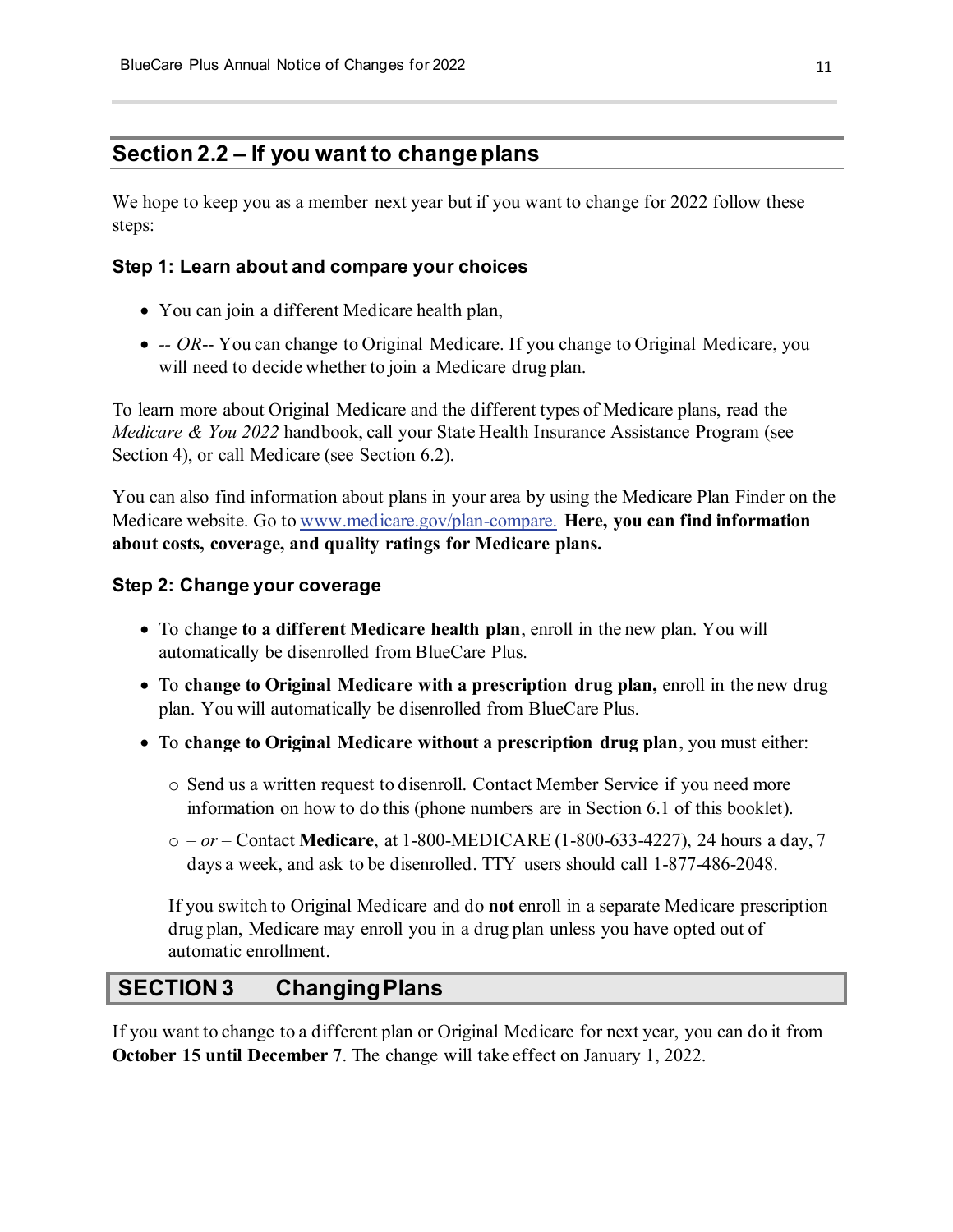#### **Are there other times of the year to make a change?**

In certain situations, changes are also allowed at other times of the year. For example, people with TennCare (Medicaid), those who get "Extra Help" paying for their drugs, those who have or are leaving employer coverage, and those who move out of the service area may be allowed to make a change at other times of the year.

If you enrolled in a Medicare Advantage plan for January 1, 2022, and don't like your plan choice, you can switch to another Medicare health plan (either with or without Medicare prescription drug coverage) or switch to Original Medicare (either with or without Medicare prescription drug coverage) between January 1 and March 31, 2022. For more information, see Chapter 10, Section 2.3 of the *Evidence of Coverage*.

# **SECTION 4 Programs That Offer Free Counseling about Medicare and TennCare (Medicaid)**

The State Health Insurance Assistance Program (SHIP) is a government program with trained counselors in every state. In Tennessee, the SHIP is called the Tennessee State Health Insurance Assistance Program.

Tennessee State Health Insurance Assistance Program is independent (not connected with any insurance company or health plan). It is a state program that gets money from the Federal government to give **free** local health insurance counseling to people with Medicare. Tennessee State Health Insurance Assistance Program counselors can help you with your Medicare questions or problems. They can help you understand your Medicare plan choices and answer questions about switching plans. You can call Tennessee State Health Insurance Assistance Program at 1-877-801-0044 (Toll-Free). You can learn more about Tennessee State Health Insurance Assistance Program by visiting their website [\(www.tn.gov/aging/our-programs/state](https://www.tn.gov/aging/our-programs/state-health-insurance-assistance-program--ship-.html)[health-insurance-assistance-program--ship-.html\).](https://www.tn.gov/aging/our-programs/state-health-insurance-assistance-program--ship-.html)

For questions about your TennCare (Medicaid) benefits, contact TennCare (Medicaid) at 1-800- 258-1638, Monday through Friday, 8 a.m. to 5 p.m. in all time zones. Offices are closed on state holidays. TTY users should call 1-877-779-3103. Ask how joining another plan or returning to Original Medicare affects how you get your TennCare (Medicaid) coverage.

## **SECTION 5 Programs That Help Pay for Prescription Drugs**

You may qualify for help paying for prescription drugs.

• **"Extra Help" from Medicare.** Because you have TennCare (Medicaid), you are already enrolled in "Extra Help," also called the Low Income Subsidy. "Extra Help" pays some of your prescription drug premiums, annual deductibles and coinsurance. Because you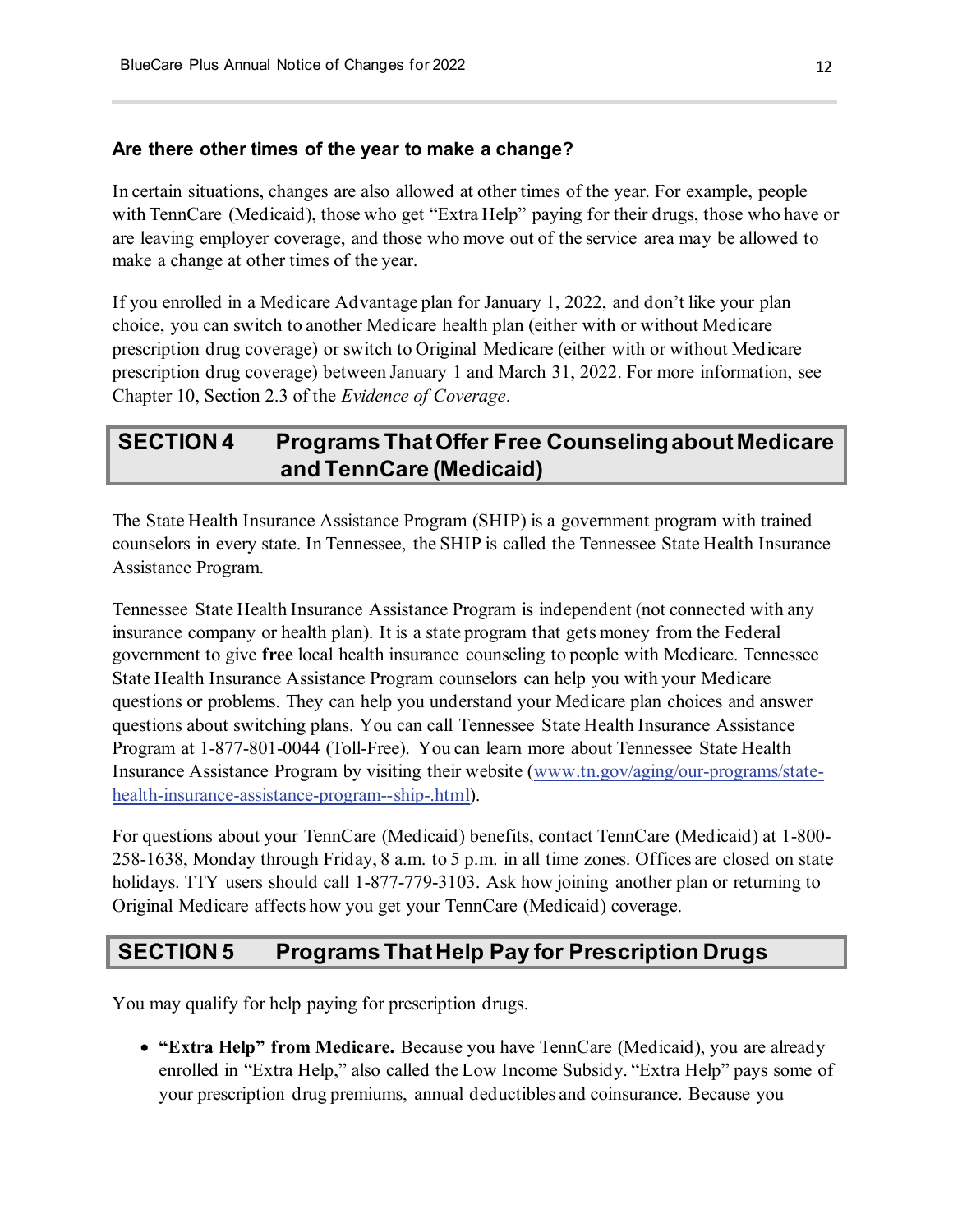qualify, you do not have a coverage gap or late enrollment penalty. If you have questions about "Extra Help", call:

- o 1-800-MEDICARE (1-800-633-4227). TTY users should call 1-877-486-2048, 24 hours a day/7 days a week;
- o The Social Security Office at 1-800-772-1213 between 7 am and 7 pm, Monday through Friday. TTY users should call, 1-800-325-0778 (applications); or
- o Your State TennCare (Medicaid) Office (applications).
- **Prescription Cost sharing Assistance for Persons with HIV/AIDS.** The AIDS Drug Assistance Program (ADAP) helps ensure that ADAP-eligible individuals living with HIV/AIDS have access to life-saving HIV medications. Individuals must meet certain criteria, including proof of State residence and HIV status, low income as defined by the State, and uninsured/under-insured status. Medicare Part D prescription drugs that are also covered by ADAP qualify for prescription cost sharing assistance through the Ryan White Program (Tennessee's AIDS Drug Assistance program)*.* For information on eligibility criteria, covered drugs, or how to enroll in the program, please call the Ryan White Program (Tennessee's AIDS Drug Assistance program) at 1-615-741-7500.

### **SECTION 6 Questions?**

### **Section 6.1 – Getting Help from BlueCare Plus**

Questions? We're here to help. Please call Member Service at **1-800-332-5762**. (TTY only, call **711**.) We are available for phone calls from **Oct. 1 to March 31,** seven days a week from 8 a.m. to 9 p.m. ET. From **April 1 to Sept. 30,** you can call us Monday through Friday from 8 a.m. to 9 p.m. ET. Our automated phone system may answer your call outside these hours and during holidays. Calls to these numbers are free.

### **Read your 2022** *Evidence of Coverage* **(it has details about next year's benefits and costs)**

This *Annual Notice of Changes* gives you a summary of changes in your benefits and costs for 2022. For details, look in the 2022 *Evidence of Coverage* for BlueCare Plus. The *Evidence of Coverage* is the legal, detailed description of your plan benefits. It explains your rights and the rules you need to follow to get covered services and prescription drugs. A copy of the *Evidence of Coverage* is located on our website at [bluecareplus.bcbst.com.](https://bluecareplus.bcbst.com/) You may also call Member Service to ask us to mail you an *Evidence of Coverage*.